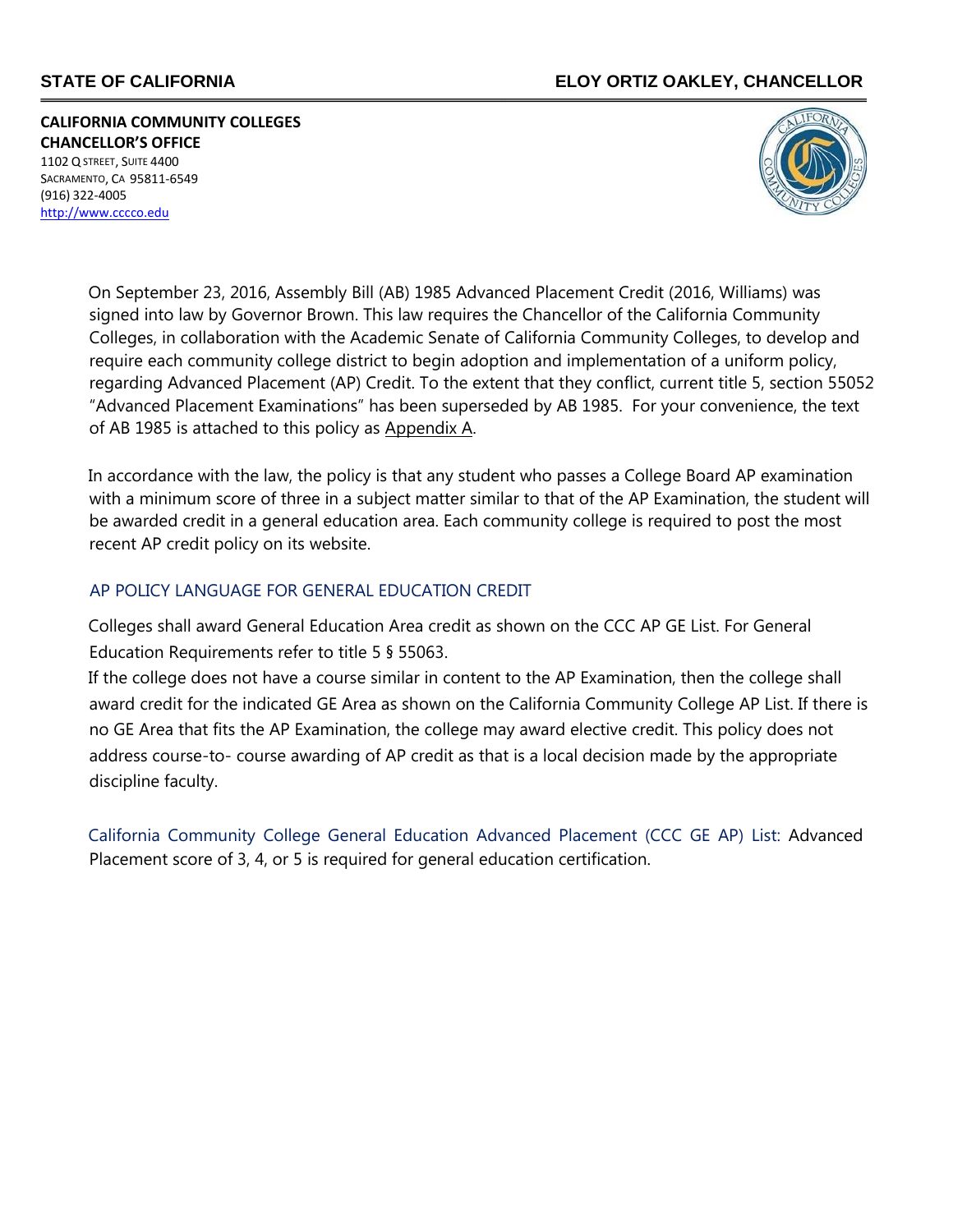| <b>AP Examination</b><br>Art History       | <b>CCC GE Areas</b><br>Humanities        | Minimum<br><b>Semester Units</b><br>3 |
|--------------------------------------------|------------------------------------------|---------------------------------------|
| Biology                                    | <b>Natural Sciences</b>                  | 4                                     |
| Calculus AB                                | Language and Rationality                 | 3                                     |
| Calculus BC                                | Language and Rationality                 | 3                                     |
| Calculus BC/AB Subscore                    | Language and Rationality                 | 3                                     |
| Chemistry                                  | <b>Natural Sciences</b>                  | 4                                     |
| Chinese Language and Culture               | Humanities                               | 3                                     |
| <b>Comparative Government and Politics</b> | Social/Behavioral Sciences               | 3                                     |
| Computer Science A                         | N/A                                      | 3                                     |
| <b>Computer Science Principles</b>         | N/A                                      | 3                                     |
| English Language & Composition             | Language and Rationality                 | 3                                     |
| English Literature & Composition           | Language and Rationality or Humanities   | 3                                     |
| <b>Environmental Science</b>               | <b>Natural Sciences</b>                  | 4                                     |
| European History                           | Social/Behavioral Sciences or Humanities | 3                                     |
| French Language and Culture                | Humanities                               | 3                                     |
| German Language                            | Humanities                               | 3                                     |
| Human Geography                            | Social/Behavioral Sciences               | 3                                     |
| Italian Language and Culture               | Humanities                               | 3                                     |
| Japanese Language and Culture              | Humanities                               | 3                                     |
| Latin                                      | Humanities                               | 3                                     |
| Macroeconomics                             | Social/Behavioral Sciences               | 3                                     |
| Microeconomics                             | Social/Behavioral Sciences               | 3                                     |
| Music                                      | Humanities                               | 3                                     |
| Physics 1                                  | <b>Natural Sciences</b>                  | 4                                     |
| Physics 2                                  | <b>Natural Sciences</b>                  | 4                                     |
| Physics C mechanics                        | <b>Natural Sciences</b>                  | 4                                     |
| Physics C electricity/magnetism            | <b>Natural Sciences</b>                  | 4                                     |
| Psychology                                 | Social/Behavioral Sciences               | 3                                     |
| Seminar                                    | N/A                                      | 0                                     |
| Spanish Language and Culture               | Humanities                               | 3                                     |
| Spanish Literature and Culture             | Humanities                               | 3                                     |
| <b>Statistics</b>                          | Language and Rationality                 | 3                                     |
| Studio Art - 2D Design                     | N/A                                      | 3                                     |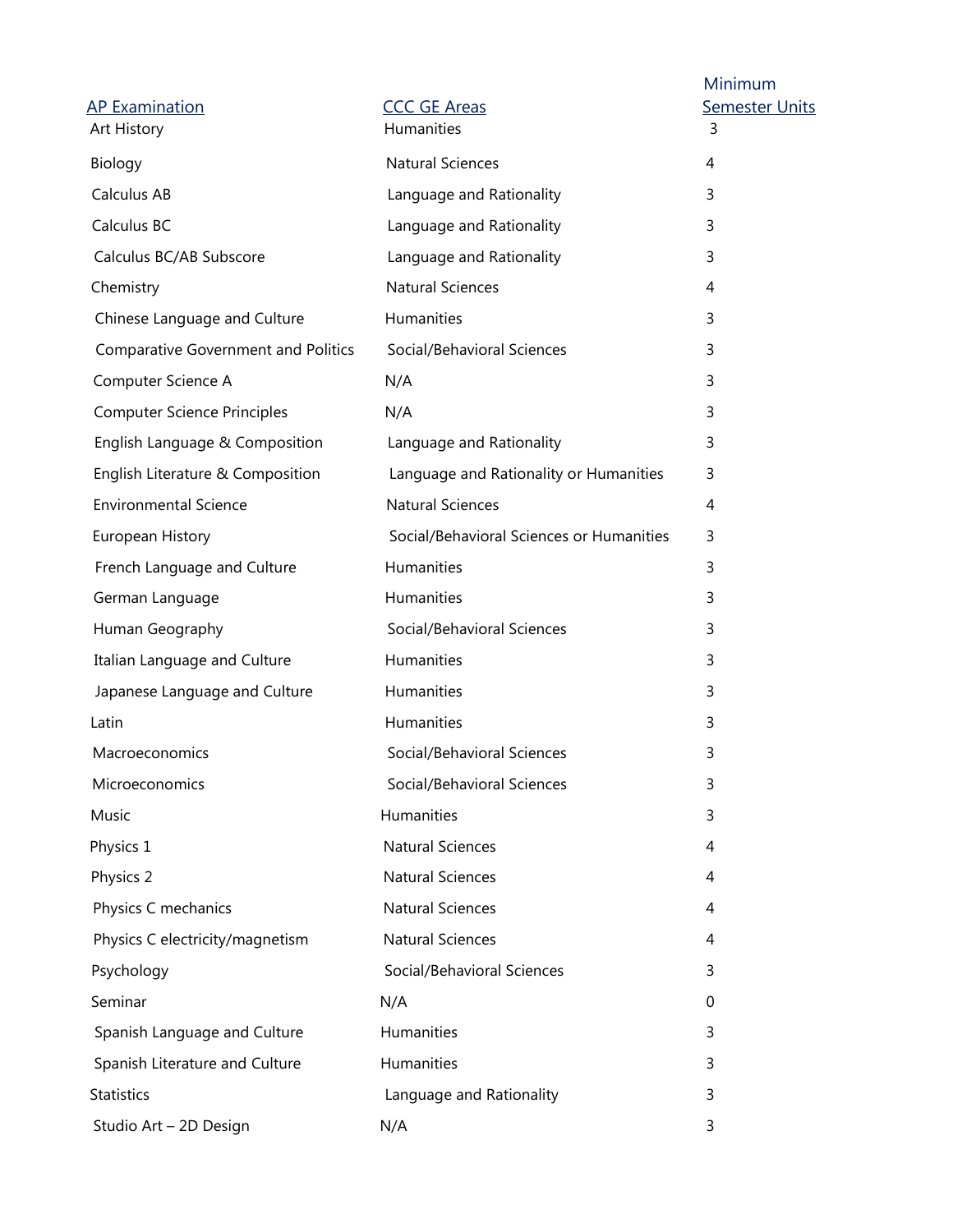| Studio Art - 3D Design       | N/A                                      | 3 |
|------------------------------|------------------------------------------|---|
| Studio Art - Drawing         | N/A                                      | 3 |
| U.S. Government and Politics | Social/Behavioral Sciences               | 3 |
| U.S. History                 | Social/Behavioral Sciences or Humanities | 3 |
| World History                | Social/Behavioral Sciences or Humanities | 3 |